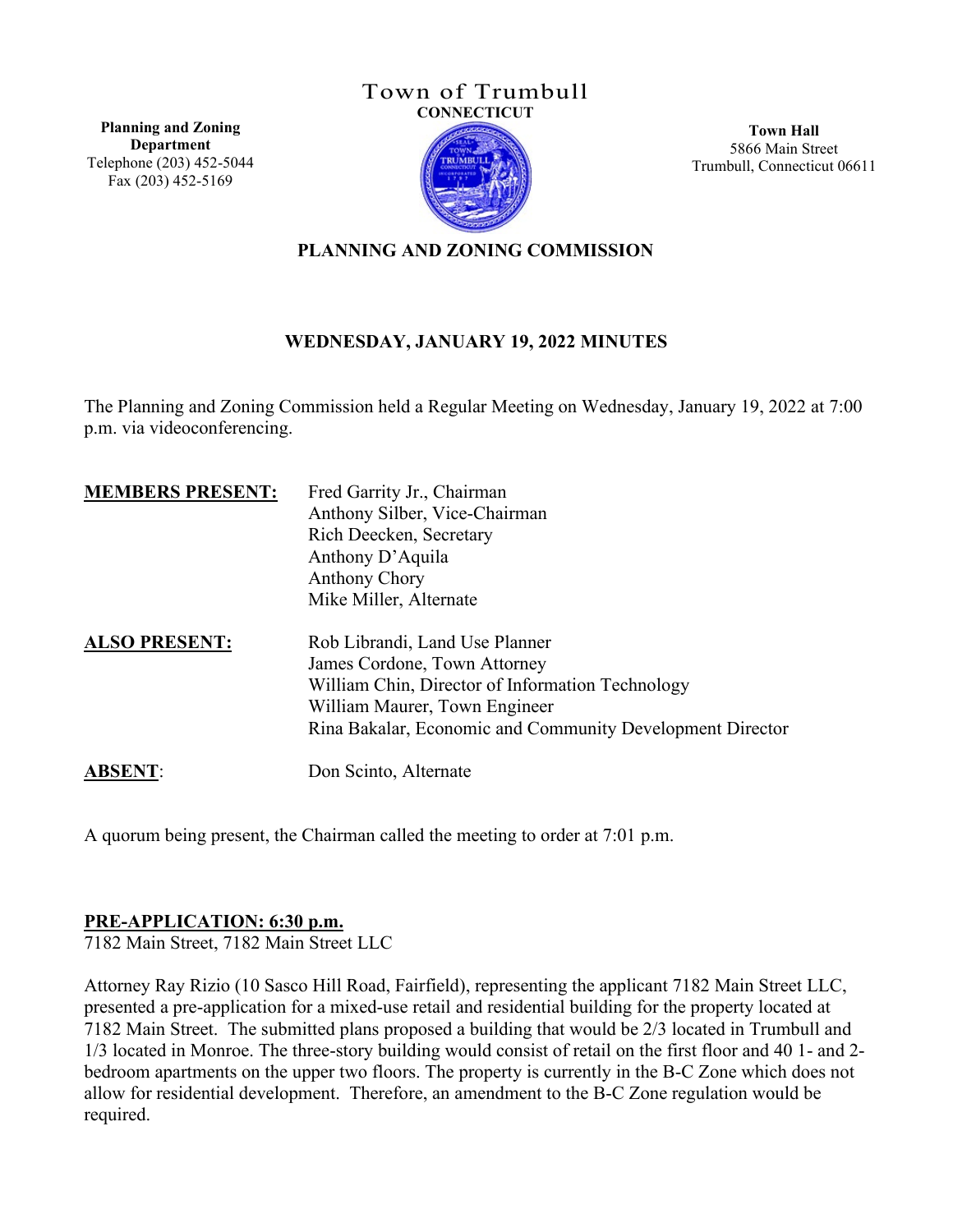The Commissioners and staff discussed the plans and expressed their thoughts and concerns regarding: the grade of the property and run-off; the area of where to apply a B-C Zone amendment change; safety and bus issues; and the number of bedrooms.

## **PLEDGE OF ALLEGIANCE**

Attorney James Cordone, the Town Attorney, presented an overview of the Governor's Executive Orders regarding videoconferencing. He remarked that the agenda and all supporting application materials had been posted 24 hours in advance of the meeting. He reminded everyone to identify themselves before speaking and asked that votes be taken by roll call if not a unanimous decision. Cordone also mentioned that the meeting was being recorded.

### **BY-LAWS** (Rules)

Attorney Cordone presented the proposed amendment to the by-laws to change the meeting time and location to "7:00 p.m. or at such other time or location as otherwise agreed to by the Commission."

**MOTION MADE (**Deecken**),** seconded (Silber), to approve the By-Laws (rules) as amended. **Vote: 5-0 Motion Carried**

# **SPECIAL PERMIT/SITE PLAN/ZONE CHANGE/OTHER**

**1. 101 Merritt Boulevard:** Applicants, Courtyard 10 LLC and Trumbull Merritt 101 LLC, are requesting to subdivide the property located at 101 Merritt Boulevard in an IL-3 Zone into two building lots pursuant to the Town of Trumbull Subdivision Regulations. **File #21-21**

**Application was withdrawn by the applicant.**

**2. 5065 Main Street:** Applicant, Lucero Design, LLC, and owners, Trumbull Shopping Center #2, LLC, and WEA CT Houses, LLC request a Special Permit to upgrade building façade and new restaurant signage in a Commercial MDD Zone pursuant to Art. II, Sec. 3.4, Art. XIII and Art. XV of the Town of Trumbull Zoning Regulations. **File #22-01**

Rob Librandi, Town Planner, reported that the applicant was requesting new signage for the new restaurant that was occupying the space formerly housing Wahlburgers. The signs would be the same size and location as the previous ones.

The applicant, Oscar Lucero (836 Foxon Road, East Haven) replied that it was a swap of two signs – one inside and one outside the mall.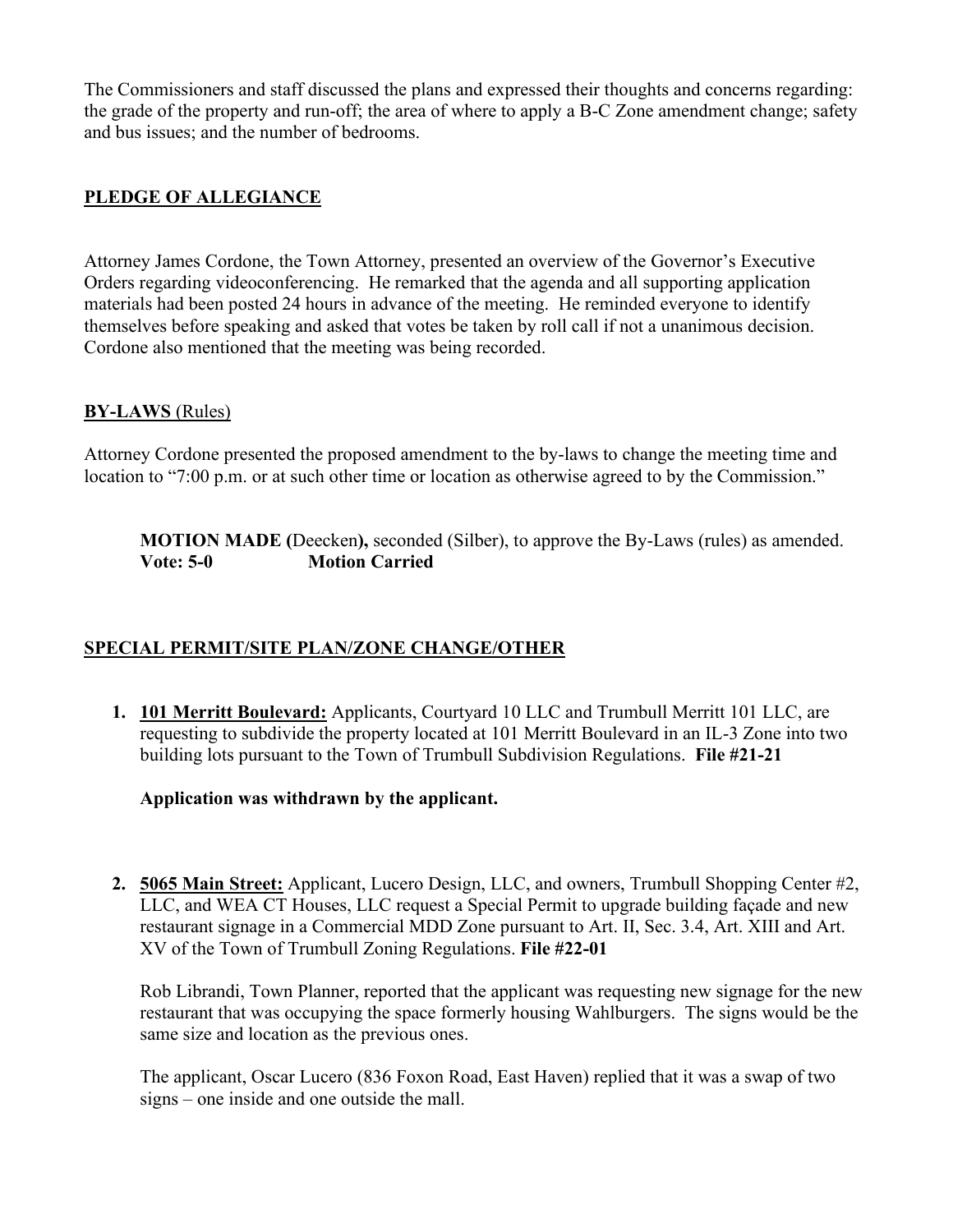Chairman Garrity remarked that going forward he did not fell that a clean swap of signs (same size and location) needed PZC approval.

#### **Public Comment:**

None

**Motion Made** (Deecken), Seconded (D'Aquila), and **unanimously carried** to close the public hearing for File #22-01.

**Motion Made** (Deecken), Seconded (Silber), to approve Application File #22-01. **Vote: 5-0 Motion Carried**

**3. 575 Shelton Road:** Applicants, Ray & Lori Foote, are requesting a Special Permit to establish a 1167 sq. ft. 1- bedroom Accessory Apartment in a Residence AA zone pursuant to Art. II, Sec. 1.2.2.7, of the Town of Trumbull Zoning Regulations. **File #22-02**

The Town Planner reported that the apartment would be located within the existing basement and consist of 1167 square feet. It meets all of the specifications and regulations for an accessory apartment.

The applicant, Ray Foote (575 Shelton Road), replied that he had nothing to add to the Planner's Report.

**Public Comment:** None

**Motion Made** (Deecken), Seconded (D'Aquila), and **unanimously carried** to close the public hearing for File #22-02.

**Motion Made** (Silber), Seconded (Deecken), to approve Application File #22-02. **Vote: 5-0 Motion Carried**

**4. 40 Oakview Drive:** Applicant, Cooperative Educational Services, is requesting a Special Permit to move the existing CES program from 7 Cambridge Dr. and 25 Oakview Dr. to 40 Oakview Drive pursuant to Art II, Sec 4.2 and Art XV of the Town of Trumbull Zoning Regulations. **File #22-03**

The Town Planner reported that CES would like to move its existing school from 7 Cambridge Dr. and 25 Oakview Dr. to 40 Oakview Drive. There would be no expansion or modification of the building at 40 Oakview Drive. He also mentioned that the school would be located in the same zone and is therefore allowed per the Zoning Regulations.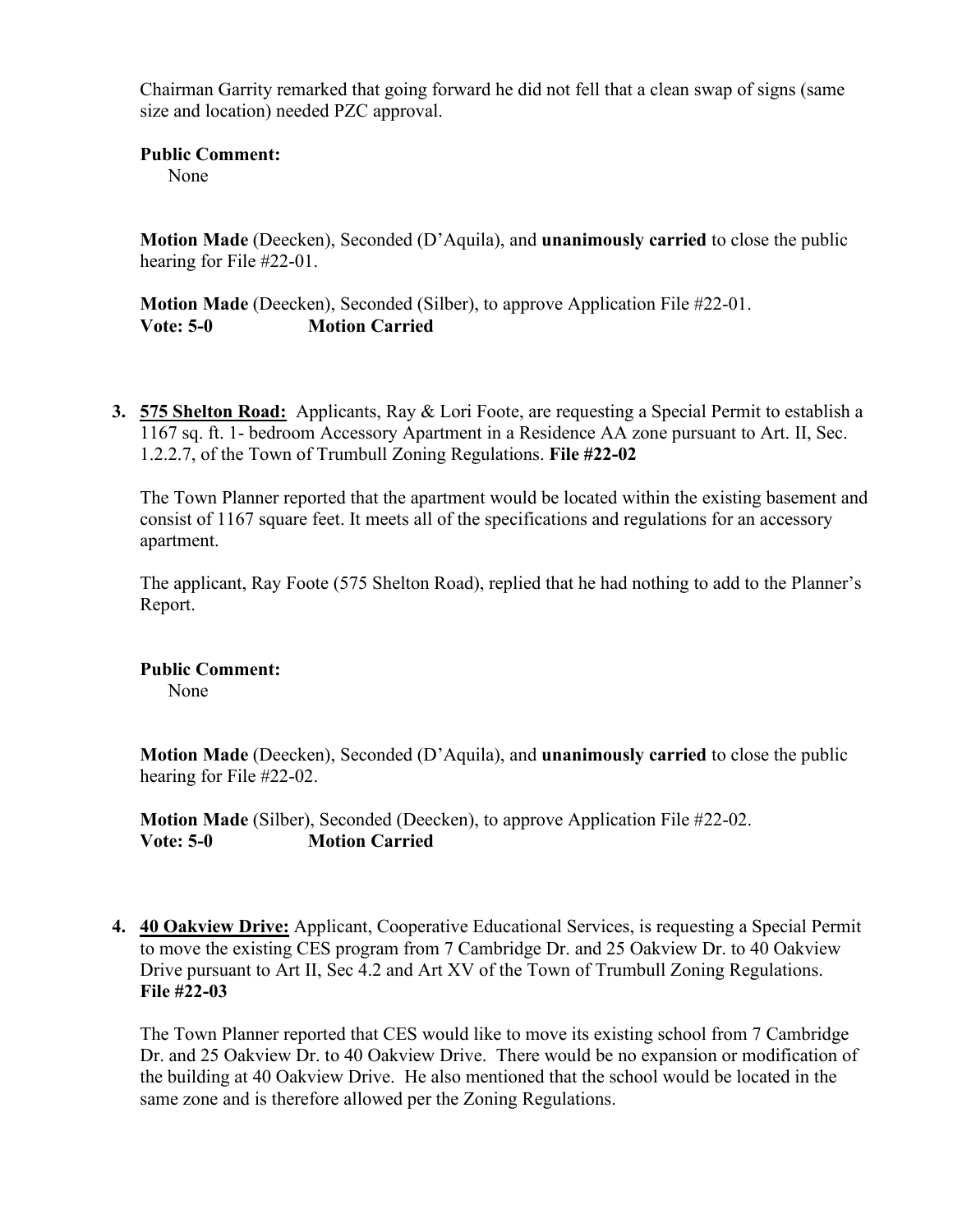Chip Dumais, Executive Director CES (7 Farview Ave, Milford), remarked that the school currently operates in three buildings in the area and would like to consolidate programs into one building.

**Public Comment:** None

**Motion Made** (Deecken), Seconded (D'Aquila), and **unanimously carried** to close the public hearing for File #22-03.

**Motion Made** (Deecken), Seconded (Silber), to approve Application File #22-03. **Vote: 5-0 Motion Carried**

### **EXTENSION OF TIME**

1. **23 Hampton Road:** Applicant, James Stevens, requests an extension of the date by which the subdivision mylar is to be recorded. Approval of Subdivision was granted on October 20, 2021. **File #21-07**

In response to a question from Chairman Garrity, Attorney Cordone replied that the Commission would be granting an extension of time to record the map. Librandi remarked that the standard filing period is 90 days from approval.

**Motion Made** (Deecken), seconded (Silber), to approve an extension of time to file the subdivision Mylar for **File #21-07 Vote: 5-0 Motion Carried**

### **REGULAR MEETING**

#### **PLANNER'S REPORT**

None

#### **ACCEPTANCE OF MINUTES**

Acceptance of the Minutes from the December 15, 2021 Planning and Zoning Regular Meeting.

**Motion Made** (Deecken), Seconded (Silber), to approve the minutes from the PZC December 15, 2021 Regular meeting. **Vote: 5-0 Motion Carried**